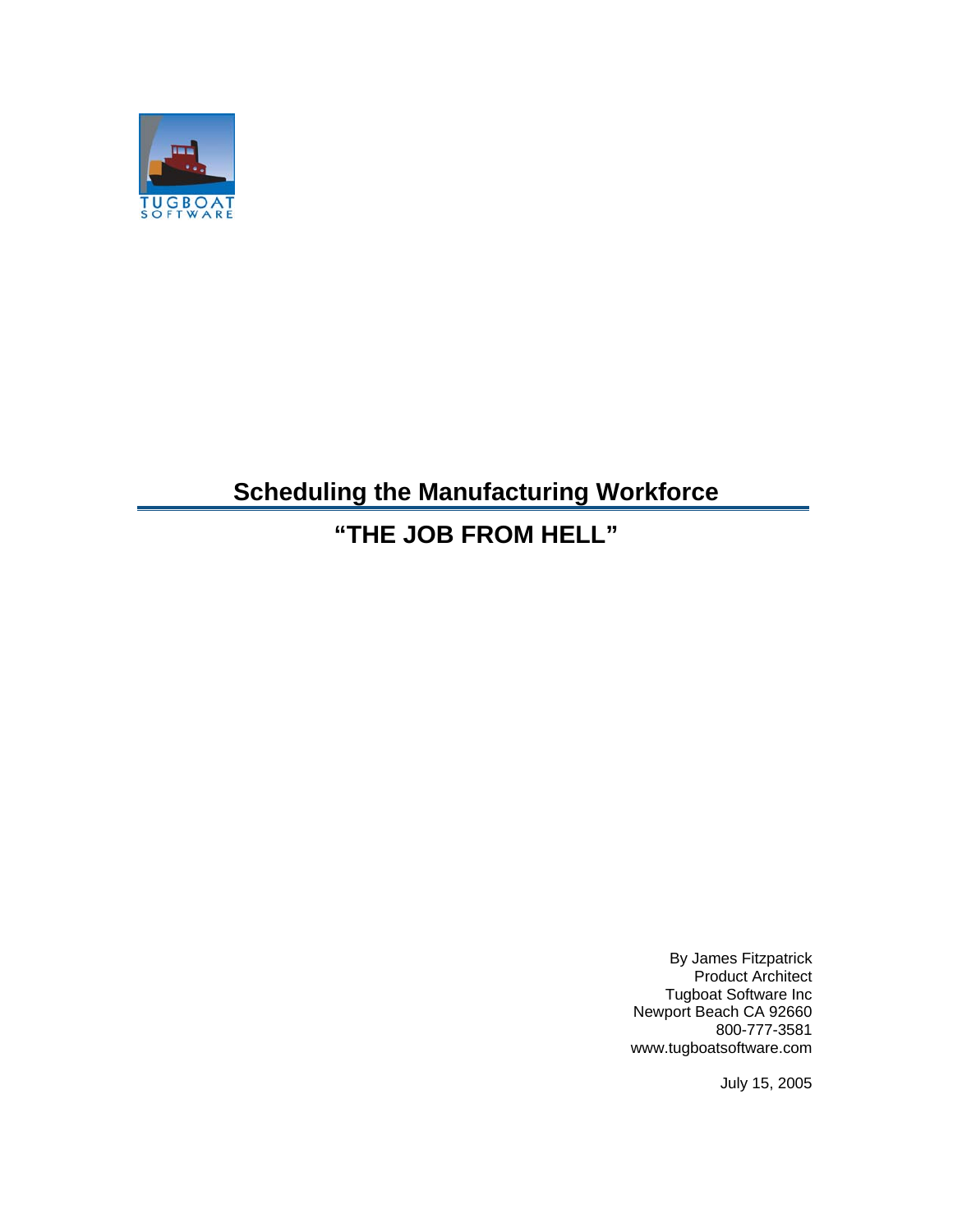

For many large-scale manufacturing companies with constantly changing production requirements, scheduling the workforce has become a costly nightmare. Since labor is the most significant cost of production and management is under pressure to keep their workforce lean, automating the scheduling process stands out as an area where IT should focus. Unlike call centers or airline crewing, in manufacturing the absence of a leading IT solution has been a conspicuous problem.

Based on experience adapting IT to the scheduling requirements of several large manufacturing facilities, the structure of the problem becomes apparent and when new optimization technology is applied, a solution has emerged. A comprehensive and innovative software application now exists to meet this workforce scheduling challenge.

THE PROBLEM Imagine you are scheduling an employee pool of 200 to 2,000 employees in a 24/7 facility - with a slender profit margin. Add variable job start and end times, rotating job and shift patterns, overtime assignments, seniority rights, different classes of employees, multiple departments and crews, all the absentee conditions you can imagine along with regular requests for time off. Assume employees each have from five to 40-or-more unique job qualifications, as well as preferences for certain jobs. In the words of the very people hired to schedule this workforce day-to-day, you now have "the job from hell."

> In these scenarios when facing last-minute changes in production plans or other swings in staffing requirements even a skilled scheduler is unable to optimize the allocation of the entire workforce. In an era when computers can handle almost everything, why does the company scheduler still rely on spread sheets, clipboards, 3X5 cards and lots of arm twisting? It's not unusual to find that managers have a difficult time keeping good people in the largely thankless job of scheduler.

> Often, manufacturers compartmentalize scheduling. Different supervisors handle it for different departments or crews, sometimes using very different interpretations of the rules and policies. Like sweeping things under the carpet, this seems to work, however there is no way to coordinate and review the scheduling needs of the entire facility. Inevitably, there are redundancies.

WHERE'S AUTOMATION Though manufacturing spends less on IT per employee than almost any WHEN YOU NEED IT? other industry, they do include "world-class" IT systems for accounting, payroll, ERP, and HRIS in capitalization plans. Nonetheless, facilities are still asked to produce more product, at better quality, for yet lower unit cost. So the challenge is to wring more productivity out of the workforce and equipment that is in place.

> Initiatives in workforce management such as ISO 9000, Kaizen, 5S, etc., do not address the scheduling problem found in dynamic and complex manufacturing operations. Since payroll remains the largest single costof-operation, IT must bring the entire scheduling process into step with the business needs of the company. Until now, this challenge has largely remained unmet.

How do you allocate the entire workforce in an optimal manner when resources must be constantly reallocated to meet changing demand? After studying the problem, it became apparent that an industrial engineering analysis could rationalize the process and then IT could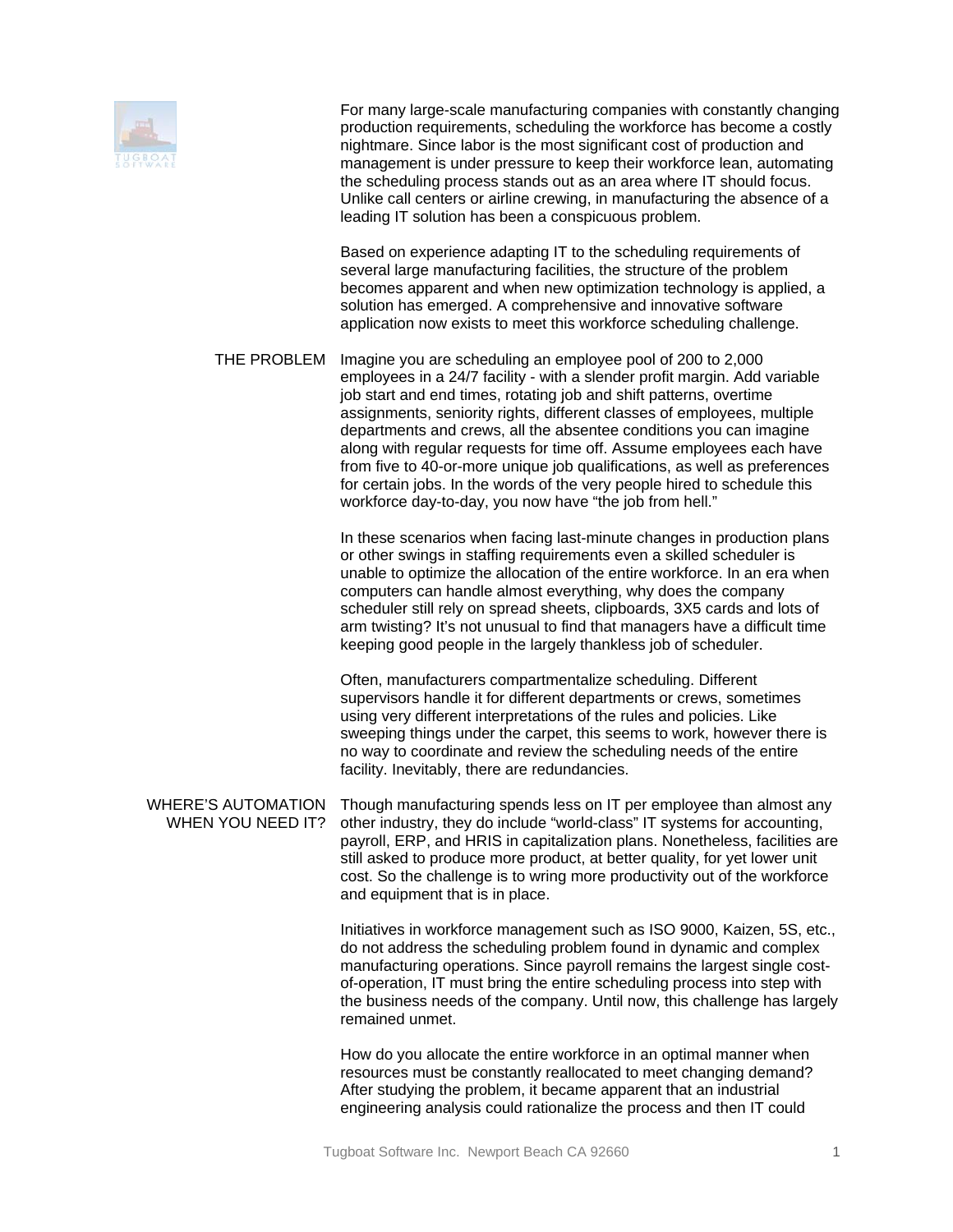automate dynamic operations even where complex rules are the norm.

YNAMIC OPERATIONS Dynamic operations with complex requirements have some or all of the following characteristics:

- 200 to 2,000 or more employees, in 24-7 operations.
- High number of products.
- Time-sensitive products.
- Configurable production lines.
- Relatively short-term production runs with frequent product changes.
- Individual employees with multiple job qualifications called on to perform different jobs depending upon production requirements.
- Multiple classes of employees: full-time, part-time, temporary, casual, disadvantaged.
- Shift and job rotation patterns.
- Rolling job start and end times.
- Job preferences.
- Complex seniority rules and rights.
- Union representation.

COMPLEX RULES What makes workforce scheduling so difficult in these dynamic manufactruing operations are the many rules, policies and priorities that interact and often conflict with one another. A shortage of a resource in one area can disrupt priorities among other employees and collide with rules in more than one area. Changing one job assignment often has a cascade affect on several other assignments. The problem is much more difficult then merely slotting the next available employee into an open job.

> For a fix, management has looked to software that runs payroll, timeand-attendance, or production planning. Though related, these applications have no way to automate complex scheduling policies and rules. When one looks closely, they don't even collect and maintain the fine-grained data that is essential for managing workforce scheduling.

> A better place to start is to document the existing scheduling process into a rational order using industrial engineering analysis. This new solution uses concepts and a vocabulary that are specific to scheduling and the resulting document enables manufacturing managers to verify sometimes for the very first time - their own rules and policies. These concepts are then written into a library of task-specific programs that models the scheduling process.

SAME GAME One of the main reasons this problem remains unsolved is the absence DIFFERENT RULES of any standards for workforce scheduling as a business process. This can be attributed to:

- 1. The complexity and diversity of the rules, practices, and constraints at different facility.
- 2. Lack of focus on the problem at the corporate IT level (how plants schedule their employees is seen as a plant-level problem).

In every facility, scheduling is given the same tasks: assigning employees to shifts and overtime, managing vacations and absences, etc. Yet, no two facilities run their scheduling operations alike. Any organized approach to standards from within a typical organization, much less within an industry, is altogether missing. There are no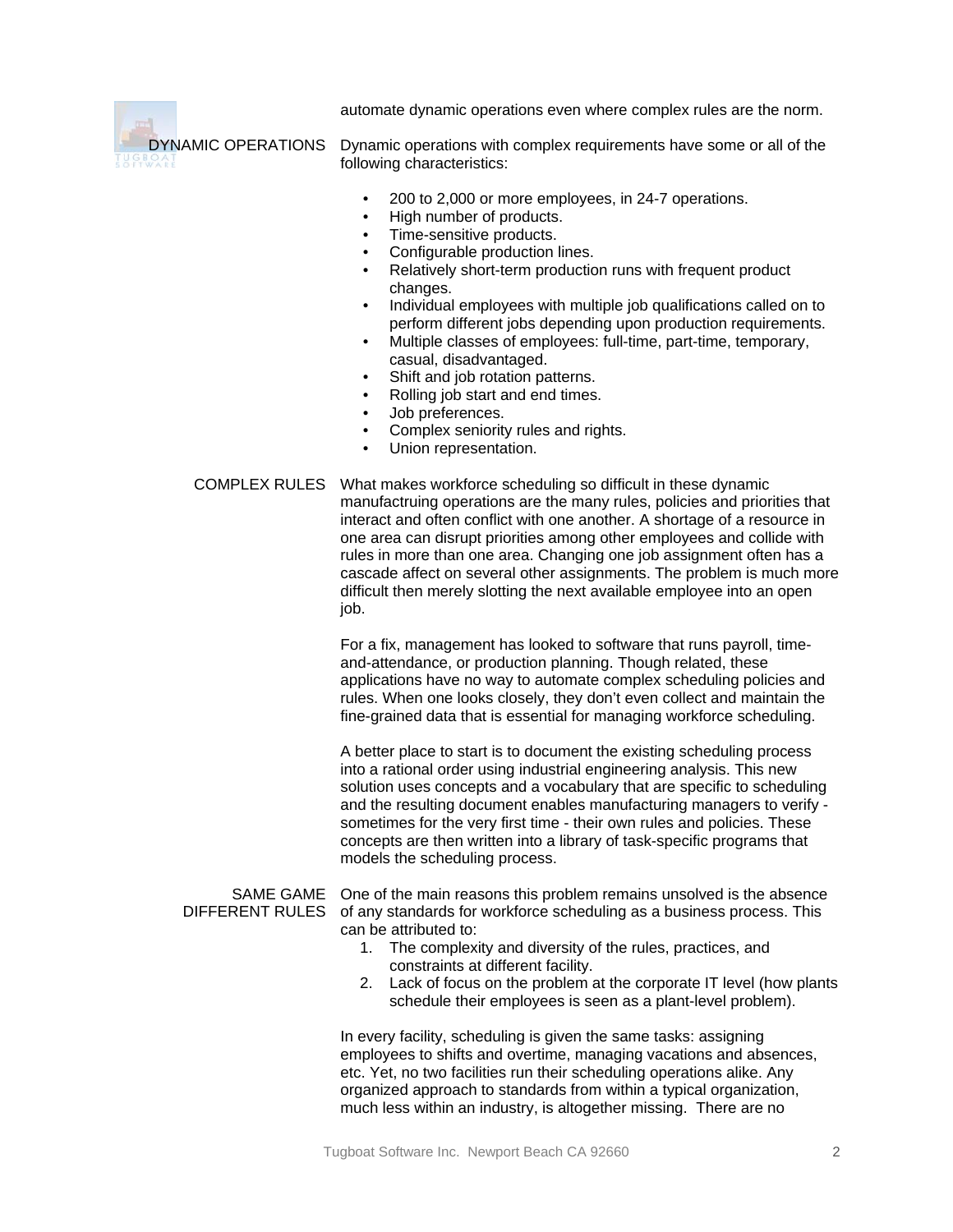

guidelines showing how priorities should be aligned, how conflicts should be resolved, or even what an ideal solution would look like.

Today's big manufacturing plants are mired in a crazy world where the same game is played by different rules on different fields. In not a few plants, a popular indoor sport is gaming the scheduling office.

ONE SIZE After analysis, the work-rules document specifies what the work rules DOES NOT FIT ALL engine must do to automate scheduling according to the rules and policies as they exist. In other words, the rules engine is tailored to the specific scheduling process that is found in each facility. This eliminates the need for a company-wide standard.

> Database schema design is specific to jobs, employees and scheduling. Links are provided for scheduling-specific data to related systems such as production planning, payroll, time-and-attendance and HRIS. Thus all scheduling data is current and correct. As a result, this solution creates schedules that are not only accurate but also enables last-minute changes and recovery from emergency situations that occur in the facility.

Like ERP, can the solution automate the entire process from start to finish? This problem is addressed by a conventional design which includes separate modules that manage vacations, absences, and training while all the associated data is organized in a unified database schema.

WHAT IS OPTIMIZATION? Finally, behind the rules engine, schema, and modules, a proprietary mathematical algorithm solves the entire schedule and allocates all job assignments in an optimal manner including the last employee.

|                 | <b>QUALIFICATION</b> |              |                                    |               |
|-----------------|----------------------|--------------|------------------------------------|---------------|
| <b>EMPLOYEE</b> | <b>Butcher</b>       | <b>Baker</b> | <b>Candlestick</b><br><b>Maker</b> | <b>ABSENT</b> |
| John            | X                    | x            | X                                  | No            |
| Paul            |                      | X            |                                    | No            |
| George          |                      | x            | x                                  | Yes           |
| Ringo           | X                    |              |                                    | No            |

What do we mean by optimal and how can it make a difference? Consider a small group of employees, each with a different set of skills.

The challenge: Where George is Absent and John's regular job is the Butcher, assign the employees so that all job assignments are filled with a qualified employee and no job is unfilled.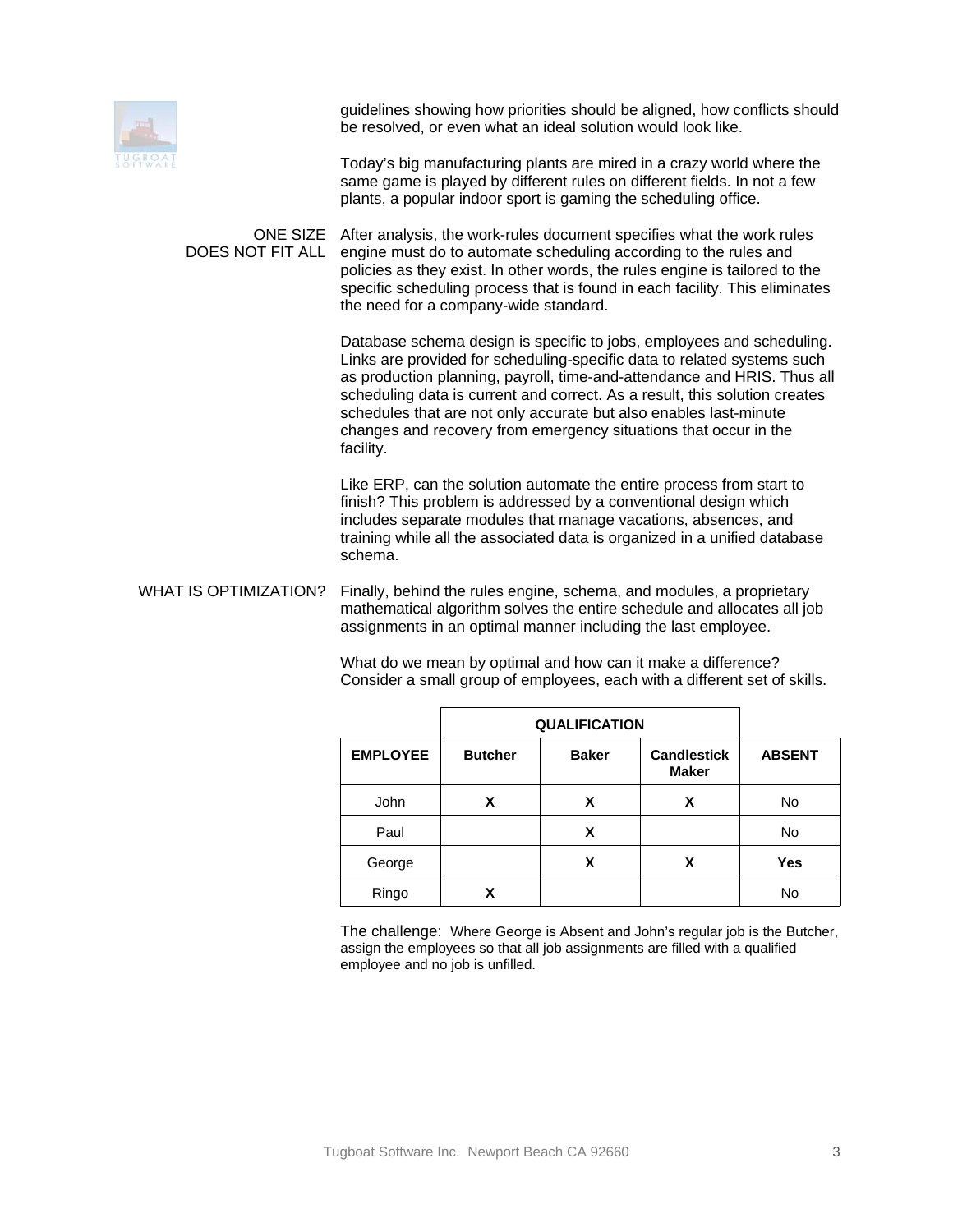

| <b>SCHEDULE A</b><br>NO OPTIMIZATION |                                 | <b>SCHEDULE B</b><br><b>OPTIMIZED</b> |                                 |
|--------------------------------------|---------------------------------|---------------------------------------|---------------------------------|
| <b>JOB</b>                           | <b>JOB</b><br><b>ASSIGNMENT</b> | <b>JOB</b>                            | <b>JOB</b><br><b>ASSIGNMENT</b> |
| <b>Butcher</b>                       | John                            | <b>Butcher</b>                        | Ringo                           |
| <b>Baker</b>                         | Paul                            | <b>Baker</b>                          | Paul                            |
| Candlestick<br>Maker                 | No one<br>available!            | Candlestick<br>Maker                  | John                            |

In Schedule A, we begin at the top of the list of jobs and merely assign employees to their regular job. When we get to the last job, there are no Candlestick Makers left.

Schedule B is "optimized" in that there are no unfilled jobs, and all employees are assigned to jobs for which they are qualified even though John didn't get his regular job.

Obviously a mathematical algorithm is overkill for this illustration. It is easy enough, even in real life, to assign the senior employees to their default or bid jobs. Assigning the last 25% of jobs - juggling junior employees, those with not enough skills, against senior employees who don't want the job or the shift - that's when the pain-and-suffering occurs.

Even in these cases there are many possible combinations of job assignments that will meet production demand. Ideally, however, you'd like to resolve the tricky assignments while eliminating the negative impact on the largest possible number of employees. This is done with a proprietary mathematical algorithm. Along with the rules engine, the algorithm processes records and not only fills job assignments for the entire workforce, it also does it according to a perceived benefit for the majority of employees. As a result, the schedule is optimized. This is nearly impossible to achieve with manual methods.

Optimization can be adapted to satisfy different benefits such as:

- 1. Minimize the need for overtime.
- 2. Equalize the impact for drafted overtime.
- 3. Equalize access to preferred job assignments.
- SAVINGS Savings emerge from applying the scheduling rules and policies consistently and objectively. Fortunately, this can now happen since the scheduling process is organized within a software rules engine that automates it in a completely predictable manner. By assigning each employee to a task that is optimal, based on the overall business requirements of the facility, and doing this consistently for every employee, every shift, every day, the entire workforce is allocated more efficiently. Key savings derived from the improved allocation of the entire work force are seen with reduced overtime and the elimination of any unneeded overstaffing.
- CONCLUSION Dynamic staffing requirements and complex rules create conditions that are particularly daunting when scheduling a large workforce. Although computer automation is found in almost every process in manufacturing operations, spreadsheets are usually the most sophisticated tools applied to workforce scheduling. Applications for payroll, time-and-